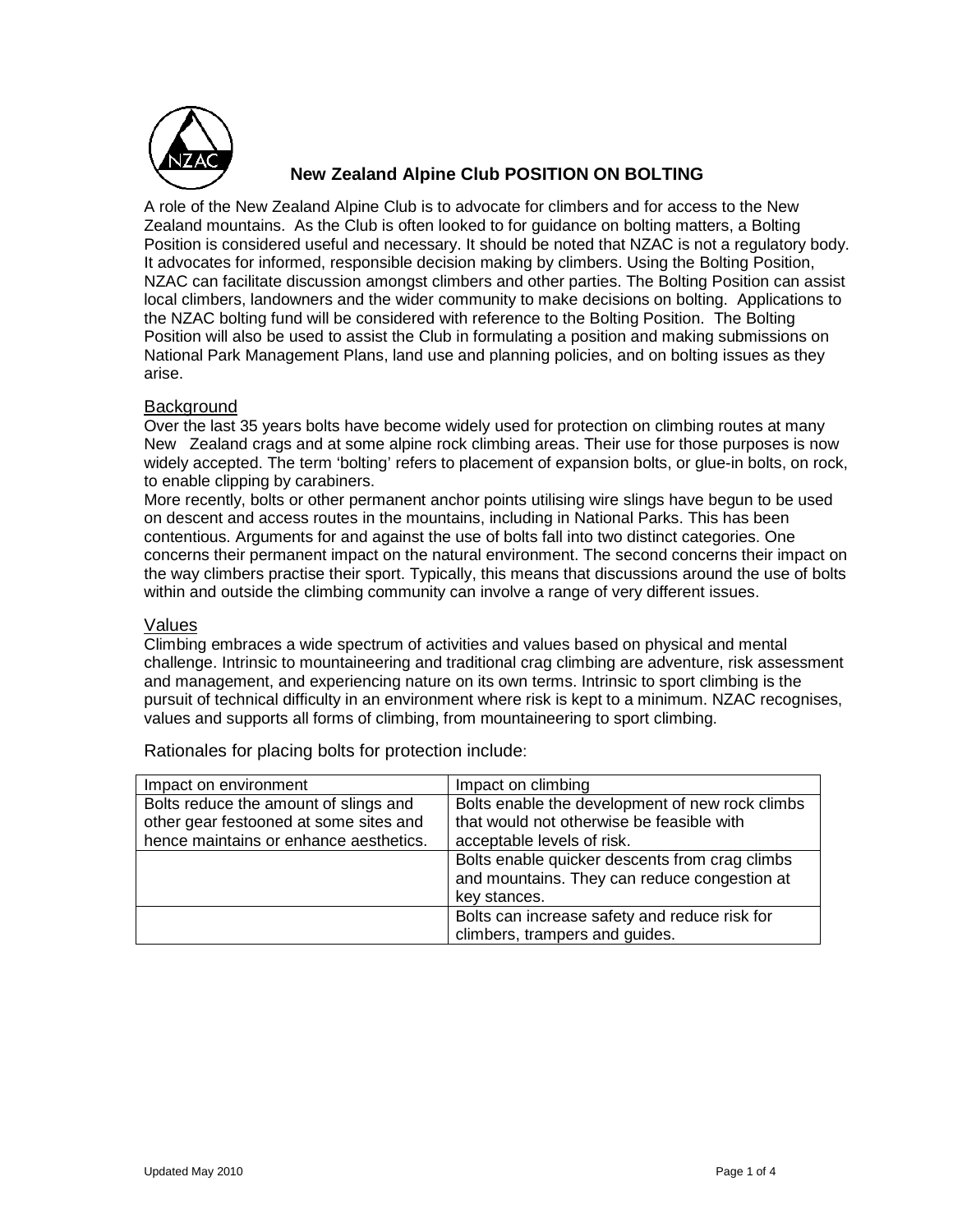Reasons for opposing the use of bolts include:

| Impact on environment                      | Impact on climbing                                  |
|--------------------------------------------|-----------------------------------------------------|
| Placing bolts can adversely impact         | Mountaineering and trad climbing are about          |
| plants, birds, reptiles, invertebrates.    | adventure, risk assessment and experiencing         |
|                                            | nature on its own terms. Using bolts interferes     |
|                                            | with these fundamental values.                      |
| Bolts modify landscapes. Their impacts     | Bolting a trad route reduces the variety of         |
| are significantly smaller than the impacts | climbing experiences available. Bolting a trad      |
| of mining, huts, bridges and tracks.       | route typically means most climbers who follow      |
|                                            | will clip the bolts.                                |
| Placing bolts is noisy.                    | Adding bolted routes to a crag or mountain where    |
|                                            | previously there were only trad climbs changes      |
|                                            | their character. This may detract from the existing |
|                                            | climbs.                                             |
|                                            | Bolts alter climbers' behaviour. They require less  |
|                                            | skill and judgement than alternative protection     |
|                                            | methods, and thus skill levels may decline in the   |
|                                            | future.                                             |
|                                            | Retro-bolting can diminish the achievements of      |
|                                            | earlier climbers.                                   |

## Discussion

NZAC seeks to preserve the adventurous nature of climbing and mountaineering where possible. The uncertainty of the outcome is a key part of the overall experience.

Mountaineering and rock climbing require skilled risk assessment and risk management. To remove the need for sound judgment from the equation is to lessen the experience as a whole. Mountains and crags are places where people can experience nature on its own terms. While specific sites in the mountains and crags can be bolted to reduce risk, safer climbing fundamentally requires that climbers acquire the skills and judgment required to assess risk and make informed decisions. This in turn will make their experiences far more rewarding. These core values must be protected and should not be undermined by creeping acceptance of bolting in the mountains or on rock climbs where good natural protection is available.

This is not to reject the use of bolts. In sport climbing areas and on alpine rock climbing crags, where no natural protection is available, they are appropriate. In some mountain situations, the advantages that bolt anchors can provide to safety, reduced congestion and/or aesthetics will outweigh their disadvantages. NZAC believes that the weight of opinion in local and national climbing communities must be considered before deciding if bolting is acceptable. Each situation is unique, and the issues outlined above will have differing degrees of importance. It is not possible to satisfy every user group at every site or on every route.

Where bolting is acceptable, climbers should strive to minimise their impact on the natural environment by judicious use and placement of bolts.

To aid decision making, we propose the following principles:

1. Bolts should not be placed on climbing routes where good natural protection is available and the rock is sound.

2. Bolts and retro bolting are only justified if they provide significantly greater benefits than costs to the climbing community.

3. Bolts on frequently used mountain access routes may be justified if they provide significant safety benefits and ease of access.

4. Representative views of the relevant climbing community and other stakeholders must be sought to determine if bolts are in harmony with the values of an area.

5. Prior consultation with the first ascentionist is advocated before any route is retro-bolted.

6. Bolting on private land must only occur with the approval of landowners or their agents.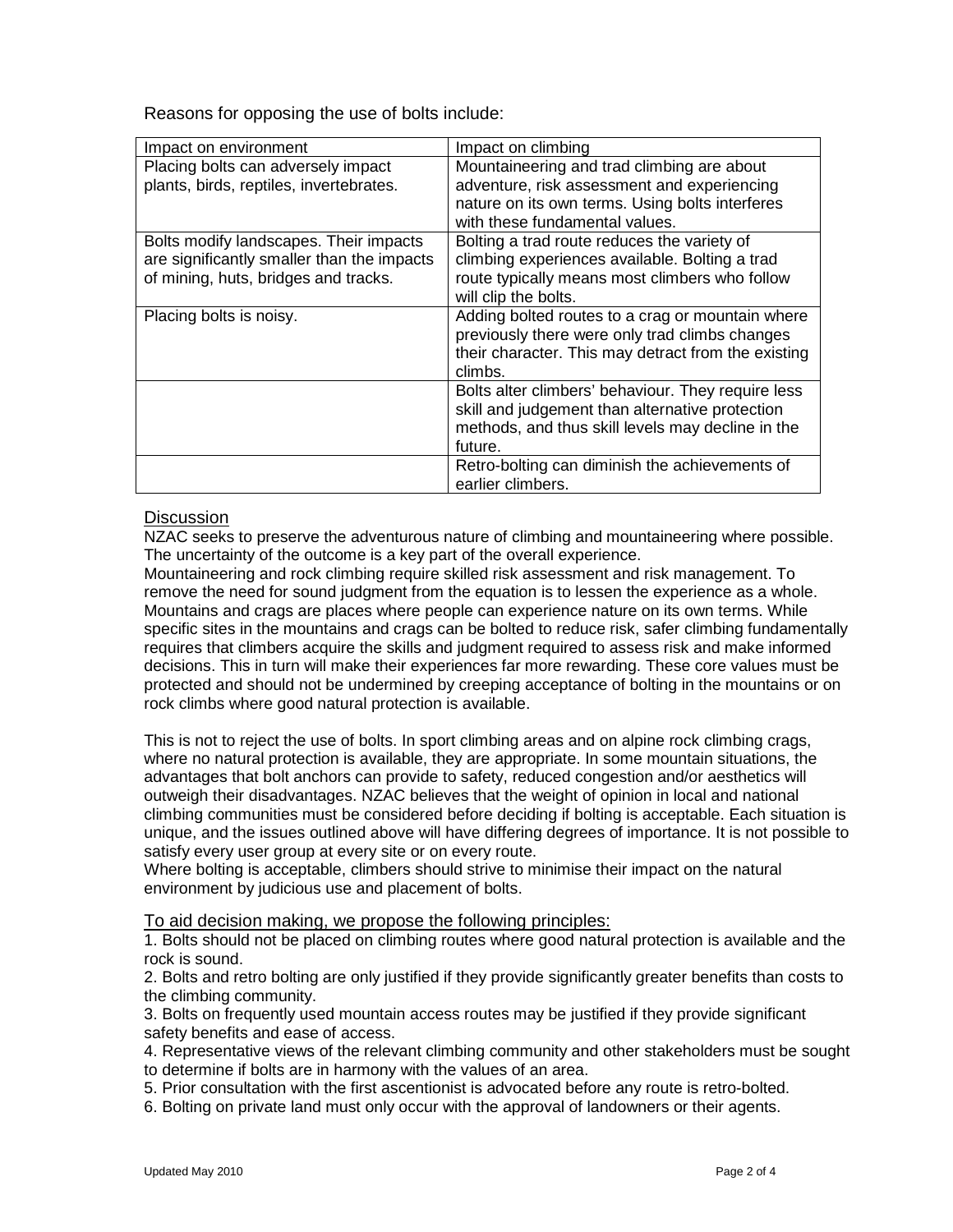7. Bolting on the conservation estate and other public land must be in accordance with the relevant management strategy and/or plan.

8. If bolts are used, they must meet NZAC bolting technical guidelines of the time.

9. Climbers assume personal responsibility for the safety of any bolts that they use.

#### Implementation

NZAC will provide leadership on bolting in the mountains and at crags in New Zealand by the following actions:

1. NZAC will work with climbing clubs, NZ Mountain Guides Association, Federated Mountain Clubs and the Department of Conservation in order to foster wide support for the bolting principles listed above.

2. NZAC will be at the forefront of establishing bolting standards and work with climbing clubs, NZMGA, FMC and DOC to develop and review bolting standards. Current NZAC bolting technical guidelines for bolting practices and choice of hardware is located at:

### http://alpineclub.org.nz/default/314

3. The NZAC will actively advocate on bolting principles and issues to DOC. For example, NZAC will make submissions on bolting statements in National Park Management Plans.

4. NZAC advocates climber representatives in relevant areas meet as needed from time to time to debate and decide if bolts or retro bolting is justified in their area. NZAC will facilitate those meetings where the need arises.

5. NZAC will actively support bolting angels who replace low quality, aged bolts by carefully placed, quality bolts in line with current NZAC bolting technical guidelines: http://alpineclub.org.nz/default/314

### Current/recent bolting issues

Below are a number of current/recent bolting issues that the climbing community have asked to be addressed, and response to them in light of the comments and principles above:

• BOLTING OF EXISTING MOUNTAINEERING ROUTES (e.g. the North West Ridge of Tititea Mt Aspiring)

Response: Consultation with other climbers must occur before bolts are placed on a very popular route. There are divergent views amongst climbers on the benefit of bolts on this route, which has been climbed safely for over 100 years without them, However bolts diminish the adventurous nature of the climb and diminish the need for climbers to apply or develop good skills and judgment, therefore bolts would seem to be inappropriate in this case. A significant percentage of climbers using the route are guided and bolts would assist guided parties, but natural protection is available on the ridge for guides and amateur climbers alike to use.

Discussion and feedback must be sought from climbers and other interested organisations (DOC, NZMGA, CMC, FMC etc) before any similar bolting occurs in the future. Any bolting must meet current NZAC bolting technical guidelines http://alpineclub.org.nz/default/314

#### • BOLTING EXISTING TRADITIONAL TRAMPING ROUTES AND ACCESS ROUTES

NB: Two separate issues: 1) Alpine tramping routes (eg, Rabbit Pass/Wilkin waterfall route), and 2) Routes used for access to mountain rock or ice climbing areas (eg, Barrier Knob traverse/Gifford's Crack).

Response: For routes that have been used as traditional tramping routes safely for many years without bolts, there is no solid justification to place bolts.

For frequently used mountain access routes bolts may be justified at high risk sites (on the Barrier Knob traverse and Gifford's Crack).

Discussion and feedback should be encouraged from climbers and other interested organizations (DOC, NZMGA, CMC, FMC etc) before decisions are made. Any bolting must meet current NZAC bolting technical guidelines http://alpineclub.org.nz/default/314

• THE REPLACEMENT OF EXISTING FIXED SLING ANCHORS WITH BOLTED STATIONS NB: Two separate issues: 1) Wire slings can be placed (e.g. Summit Rocks Aoraki Mt Cook) because they are preferable to bolts in that location, and 2) Frequently used anchor points on descent routes where numerous nylon slings are left in-situ (e.g. Mt Haidinger).